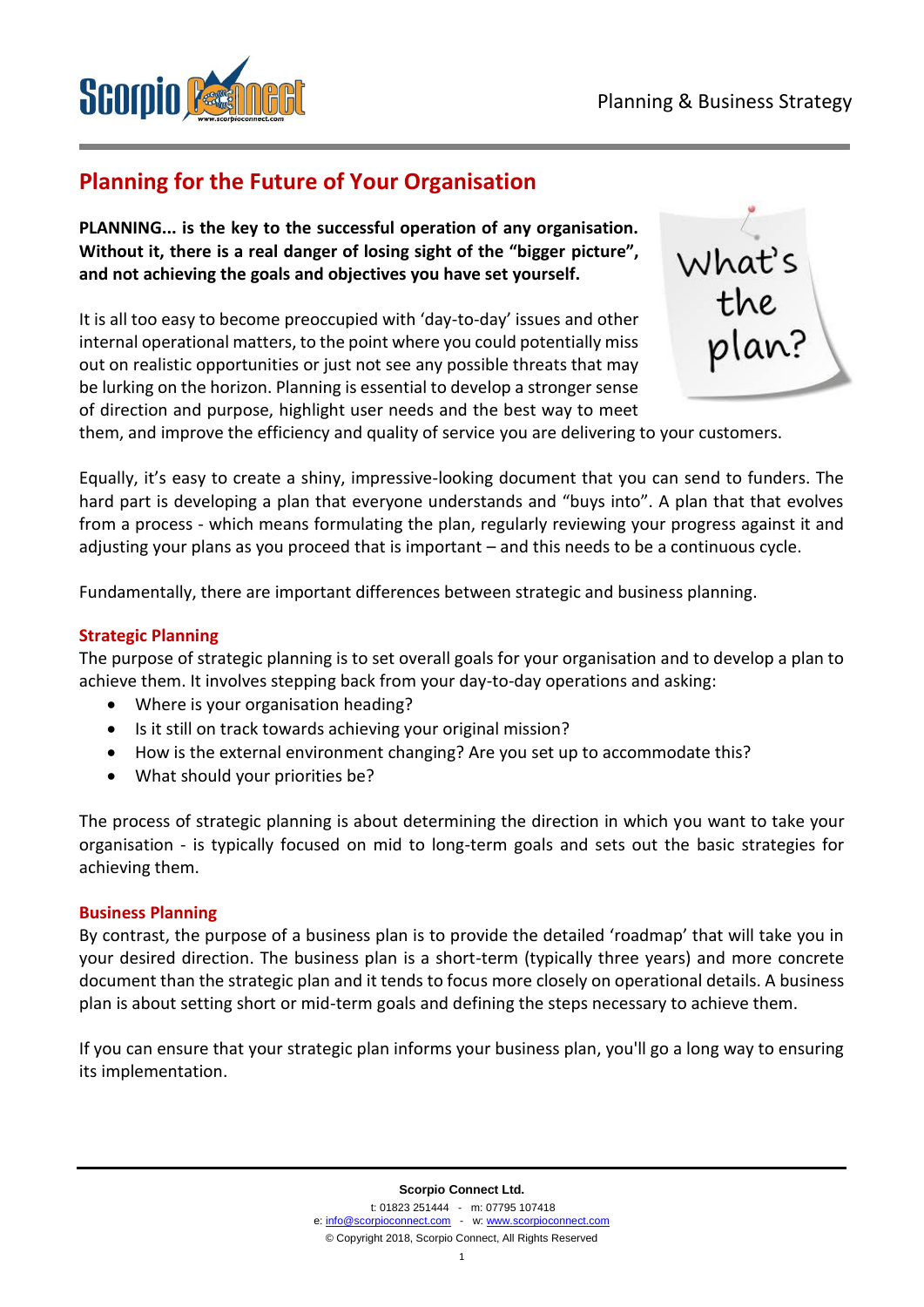Listening<br>Learning



Effective strategic thinking requires you to shift your focus from the day-to-day concerns of your organisation (i.e. "how we do things now") and to consider your broader and longer-term options (i.e. "how could / should we do things in the future?").

You will need to collect and analyse a wide range of information about your organisation - both about how it operates and about how conditions are developing in your current and potential 'markets'.

- **Where is your organisation now?** This involves understanding as much about your organisation as possible; including how it operates internally, what drives its success or effectiveness, and how it compares with the competition. Be realistic, detached and critical.
- **Where do you want to take it?** Here you need to set out your high-level objectives. Be clear about your vision, mission, objectives, values, and goals. Where do you see the organisation in five or ten years? What do you want to be the focus of your organisation? What advantage do you have over others doing similar work?
- **What do you need to do to get there?** What changes will you need to make in order to deliver on your strategic objectives? What is the best way of implementing those changes? Will the structure and financing of your organisation need to change and what goals and deadlines will you need to set for everyone involved?

Would collaboration or merger with other organisations (in certain 'key' areas) be the best way of achieving your objectives?

You should balance your vision for the organisation against the practical realities of your current position. You need to take into account the implications of your ideas and plans. How are you going to define and measure 'success'? Particularly where success can mean lots of different things, and not always financial. It all depends on what your goals are and what you have done to achieve them.

#### **Summary**

Remember - strategic planning may involve making both organisational and cultural changes to the way your organisation operates. And because it affects so many people, it is important for everyone to feel that they're 'a part' of the process, whether they're directly involved or not.

The most important action in any strategic planning process is 'listening'. This is why it's so important to listen to the opinions of all staff, stakeholders, members, volunteers etc - as well as those of external stakeholders who have (or might have in the future) an interest in the future direction of your organisation.



why you need to involve the users of your services - informing them of your ideas and plans. But first it's about gathering their input – listening to their concerns, understanding their issues, seeing how they use your services, what services they don't use (and why) - and using all this information to see how it might influence your plans. (But more of this later.)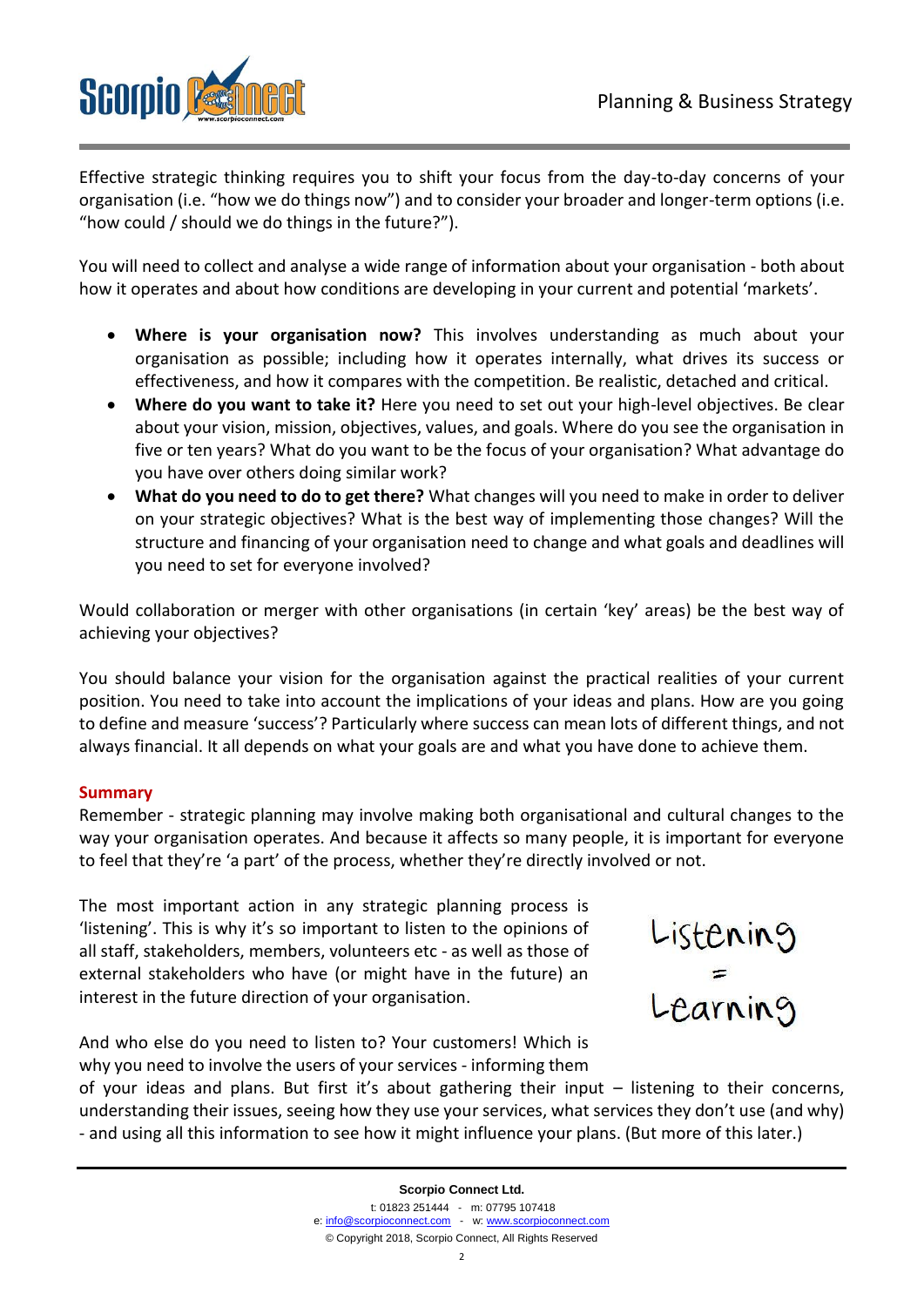

Then it's about involving people who show the kind of analytical skills that any successful strategic plan depends upon. Ideally this will involve a mix of creative thinkers and those with a solid grasp of operational detail. All of this goes into the mix.

There is no set blueprint for how to structure a strategic plan, but it is good practice to include the following elements:

- **Analysis of internal drivers** what are your strengths, weaknesses, opportunities and threats – which in effect is your internal SWOT analysis?
- **Analysis of external drivers** what is changing in your environment, what is on the horizon, what key local and national policy changes as well as customer requirements will impact on your current and future services? How are you going to fund these services? Can you fund the them satisfactorily? Are there any potential funders interested in funding? What other potential income streams do you have in place or are you considering? (All of this could be an external SWOT analysis).
- **Vision statement** describe what "success" for your organisation would look like in the years to come
- **Top-level objectives** these are the major goals that need to be achieved in order for your vision to be realised. These might include expanding into different areas of work or developing new and different services in order to meet emerging needs
- **Implementation** this involves setting out the key actions (with desired outcomes and deadlines) that will need to be completed to attain your top level objectives.
- **Resourcing** a summary of the implications your proposed strategy will have on your resources. This will reflect financing requirements, as well as factors such as staffing levels, premises and equipment.

The key to implementing the objectives identified in your strategic plan is to assign goals and responsibilities - with budgets and deadlines - to responsible 'owners' - key members of your board or staff team, for example. Monitoring the progress of implementation and reviewing it against the plan will be an ongoing process and critical to ensure that you stay 'on track'.

The 'fit' between strategy and implementation may not be perfect from the outset and it will undoubtedly be necessary to constantly 'tweak' your plans as you progress and your strategy evolves.

# **Communication is the key!**

Ensuring that everyone is kept informed of progress, and that information is made widely available to all.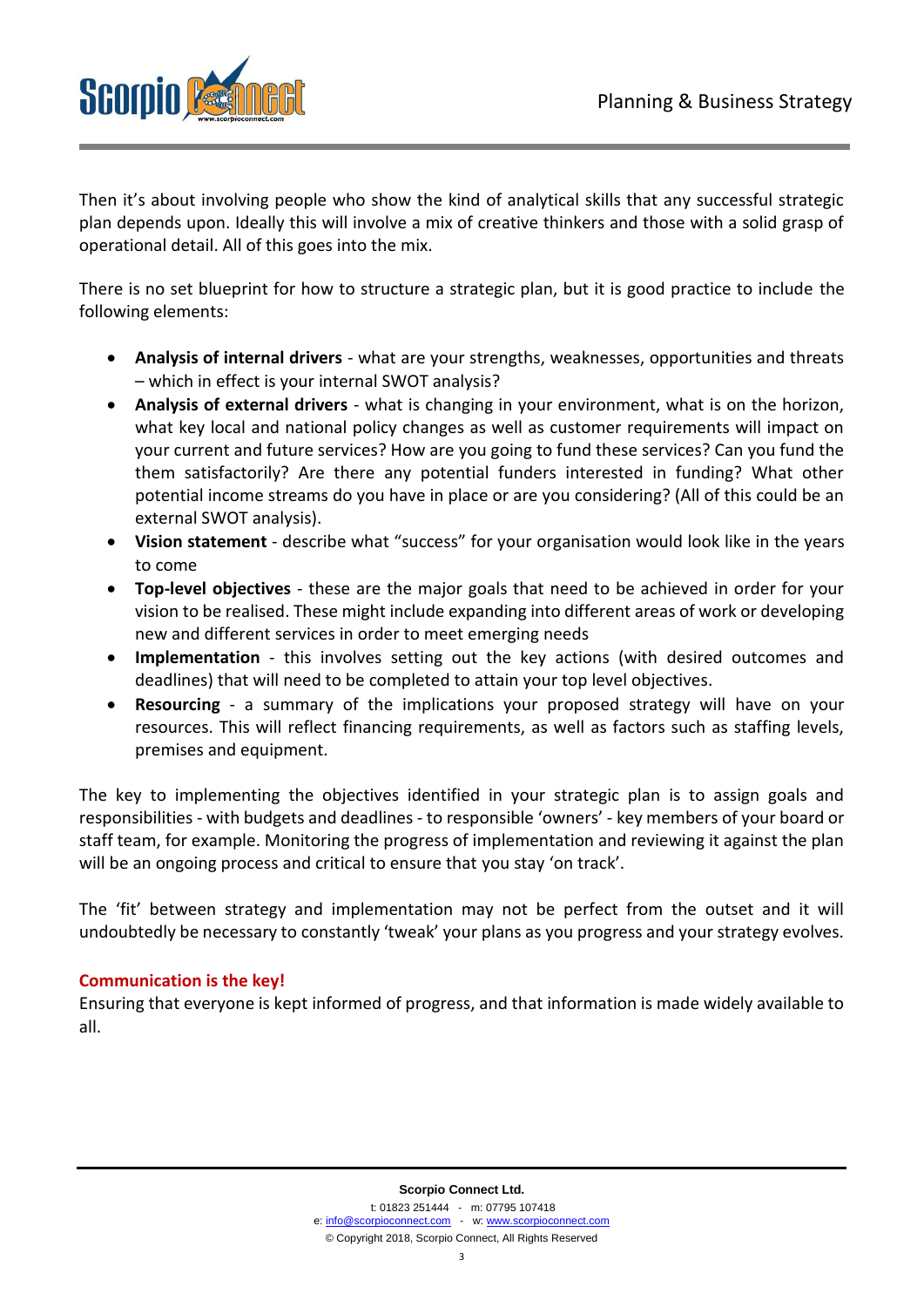

# **Business Strategy**

## **The issues facing many organisations are as challenging today as they've always been!**

How do you compete successfully for new business, and at the same time satisfy the (often demanding) needs of your existing customers - whilst also staying competitive and striving to increase market share?

That's quite a challenge... in any market!

For example, are any of the following statements a concern to you and your organisation?

- Funding issues / budget constraints!
- Rising demand for services!
- Growth challenges!
- Fierce competition!
- Excessive cost base!
- Unfocused marketing!
- Stagnant sales!
- Inconsistent decision making!
- Systems, solutions and services not fully integrated!
- Poor communications!
- Issues with IT!
- Unsatisfactory customer service!
- Low internal morale!
- Little or no 'joined up' thinking!

It makes no difference what sector or industry you're in, the challenge for your organisation is fundamentally about **FOUR** things… **INNOVATION, CHANGE, PEOPLE** and **COMMUNICATION** –

The business challenge for many organisations is recognised in many different guises.

- For some organisations, it's about taking a leap of faith, and entering a new market for the first time. A daunting step indeed for many, but this need not be so providing all the necessary steps are taken to ensure success by not making mistakes along the way.
- **Is there risk of failure?** Of course there is, because you can never guarantee success. But it's how you manage, control and minimise that risk… and have you done your due diligence and your research!
- The biggest risk is not taking any risk... in a world that is changing really quickly, the only strategy that is guaranteed to fail is not taking risks.